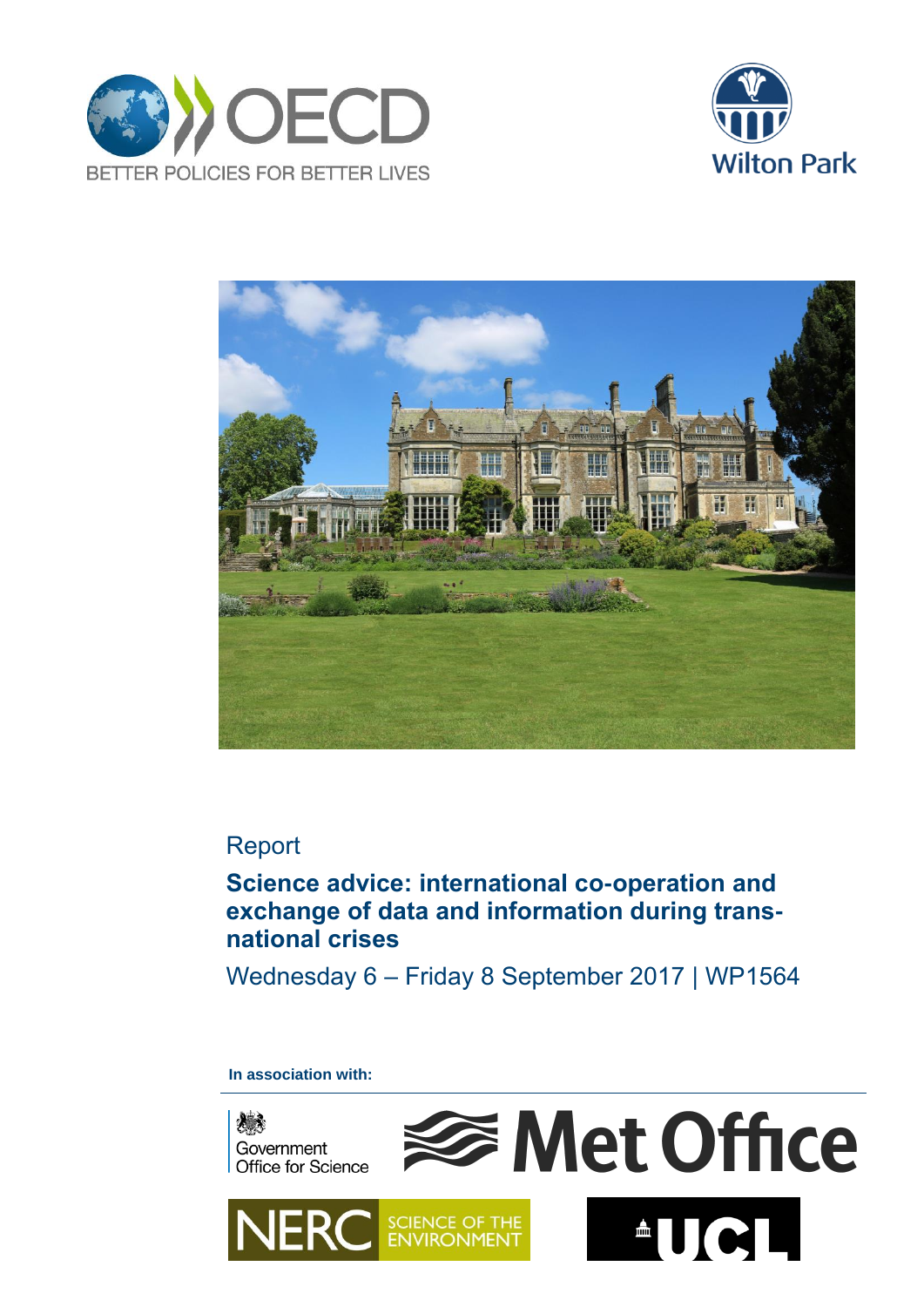

# Report

# **Science advice: international co-operation and exchange of data and information during transnational crises**

# Wednesday 6 – Friday 8 September 2017 | WP1564 **Background**

The effective management of crises very often requires access to specialist scientific and technical advice. Recent crises such as the 2010 Icelandic Eyjafjallajökull volcano eruption, the 2011 Great East Japan earthquake, floods in central Europe in 2013, the West Africa Ebola outbreak and the Zika and microcephaly public health emergency have highlighted the special challenges associated with responding to events that have transnational impacts: the need to understand the scientific basis of decisions made by different countries and the need to improve the sharing of data and information.

The workshop was developed as part of an OECD project which is focused on the exchange of data and information and coordination of advice between national advisory systems and processes in major acute crisis situations.

Fifty participants from 20 countries and institutions, whose expertise included infectious diseases and environmental crises, explored a series of case studies of major international crises. These were discussed and analysed in relation to the following questions:

- What are the major challenges for sharing information internationally when responding to transnational crises? How to address these challenges?
- What mechanisms are appropriate for ensuring provision of scientific and technical advice to governments during transnational crises?
- How to ensure that science advice is based on good quality, up-to-date information?

The main focus of discussion was on the 'sense making' or situational analysis phase immediately before and after a crisis occurs when decisions have to be made rapidly in a complex and changing environment.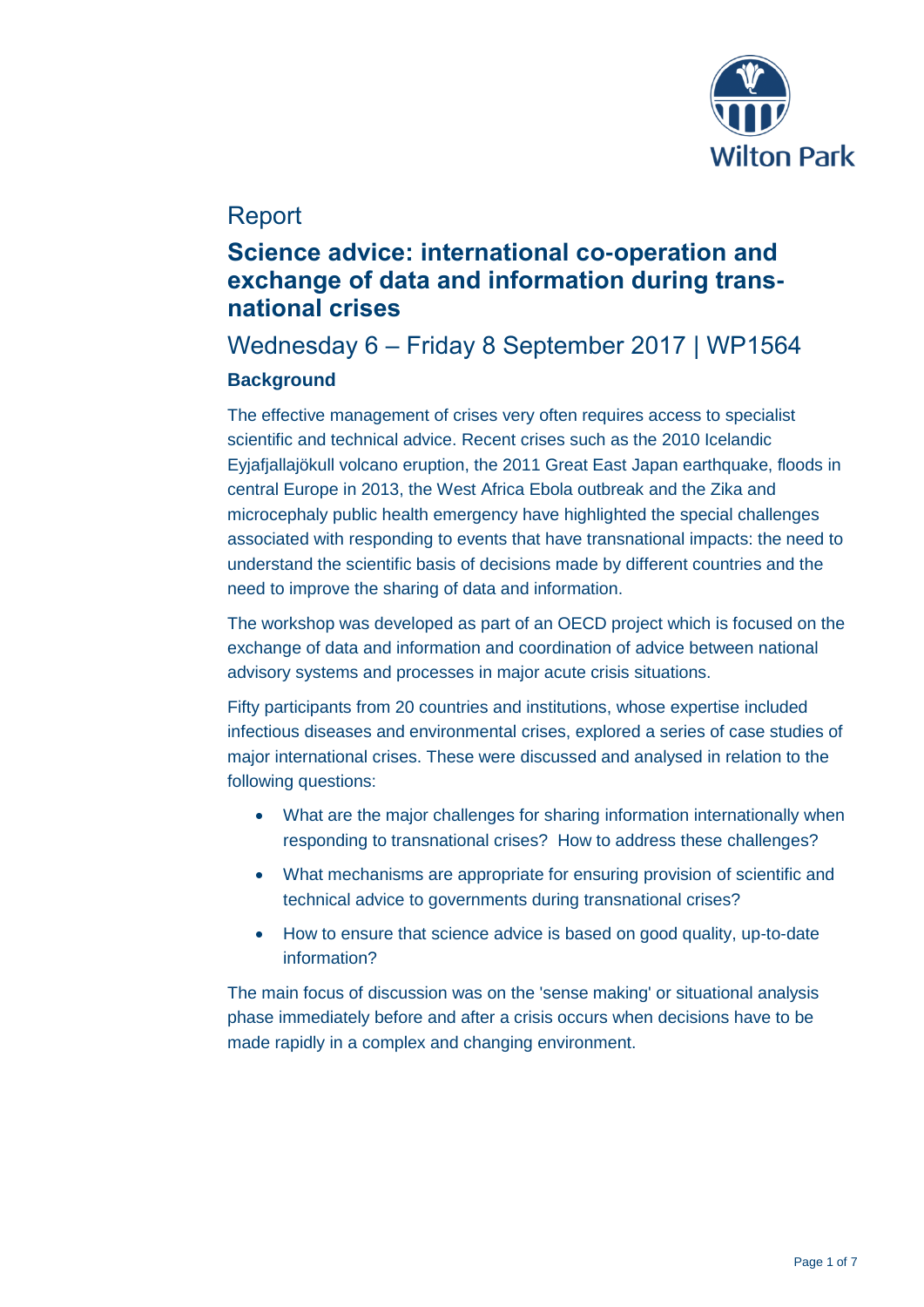"Scientists involved in providing advice to policy-makers require a broad skillset that goes beyond their specialised scientific knowledge"

"cooperation requires trust and understanding of different political, cultural and ethical perspectives"

"Contemporary advanced economies rely on a complex and interconnected network of institutions and technological systems, such as communication and transport infrastructures, healthcare systems, global supply chains, and energy generation"

## **Key points**

- The global risk landscape is evolving, and the effective management of crises often requires access to specialist scientific and technical advice. This needs to be based on a broad range of disciplines, including social sciences and consider other forms of relevant expertise.
- Scientists involved in providing advice to policy-makers require a broad skillset that goes beyond their specialised scientific knowledge. These additional skills need to be developed and recognised professionally.
- A broad range of stakeholders, including the private sector and civil society, need access to scientific advice in crises and can in turn provide valuable insight.
- International frameworks for collection and sharing of data and information provide the necessary institutional basis for transnational cooperation on scientific advice in crises. Alongside these, formal and informal networks are important to introduce flexibility and resilience.
- Such cooperation requires trust and understanding of different political, cultural and ethical perspectives. This can be fostered through joint exercises and by creating the right institutional environment.
- Effective crisis management and use of scientific advice requires extensive practice and exercises involving all relevant actors to ensure preparedness.
- Scientists can play multiple roles in the preparation and response to crises, including horizon scanning and modelling of risks and response strategies, realtime collection and interpretation of data, and the systematisation of relevant knowledge.
- Scientific insight is also important to evaluate crisis management and to ensure cross-sectoral learning of what has worked in different contexts.

## **Scientific advice in crises: rationale and challenges**

- 1. The global risk landscape is evolving, and the effective management of crises often requires access to specialist scientific and technical advice. Globalisation, scientific and technological development, environmental, demographic and social changes all contribute to an increasingly complex landscape.
- 2. Contemporary advanced economies rely on a complex and interconnected network of institutions and technological systems, such as communication and transport infrastructures, healthcare systems, global supply chains, and energy generation. Such systems are vulnerable to disruptions caused by natural and man-made disasters, and their inherent complexity introduces further sources of risk in the form of catastrophic failure, that can lead, for example, to nuclear accidents. Increased interdependencies, both internally and externally, make contemporary societies particularly exposed to cascading risks and less resilient. As a result, the effects of a local crisis propagate and amplify transcending economic sectors and national boundaries. For example, natural disasters affecting production in one region can cause trade disruptions leading to food shortages and unrest elsewhere in the world.
- 3. Given the complex and interconnected nature of such systems, rigorous scientific and technical advice is essential to prepare for, respond to, and recover from crises. The interdependencies between the human, social, and technological components make the contribution of a broad range of disciplines necessary to fully address them. Advice in such situations will need to include not only perspectives from the natural and engineering sciences, but also from social, human, and behavioural sciences, as well as other forms of expertise such as management, process, and local expertise.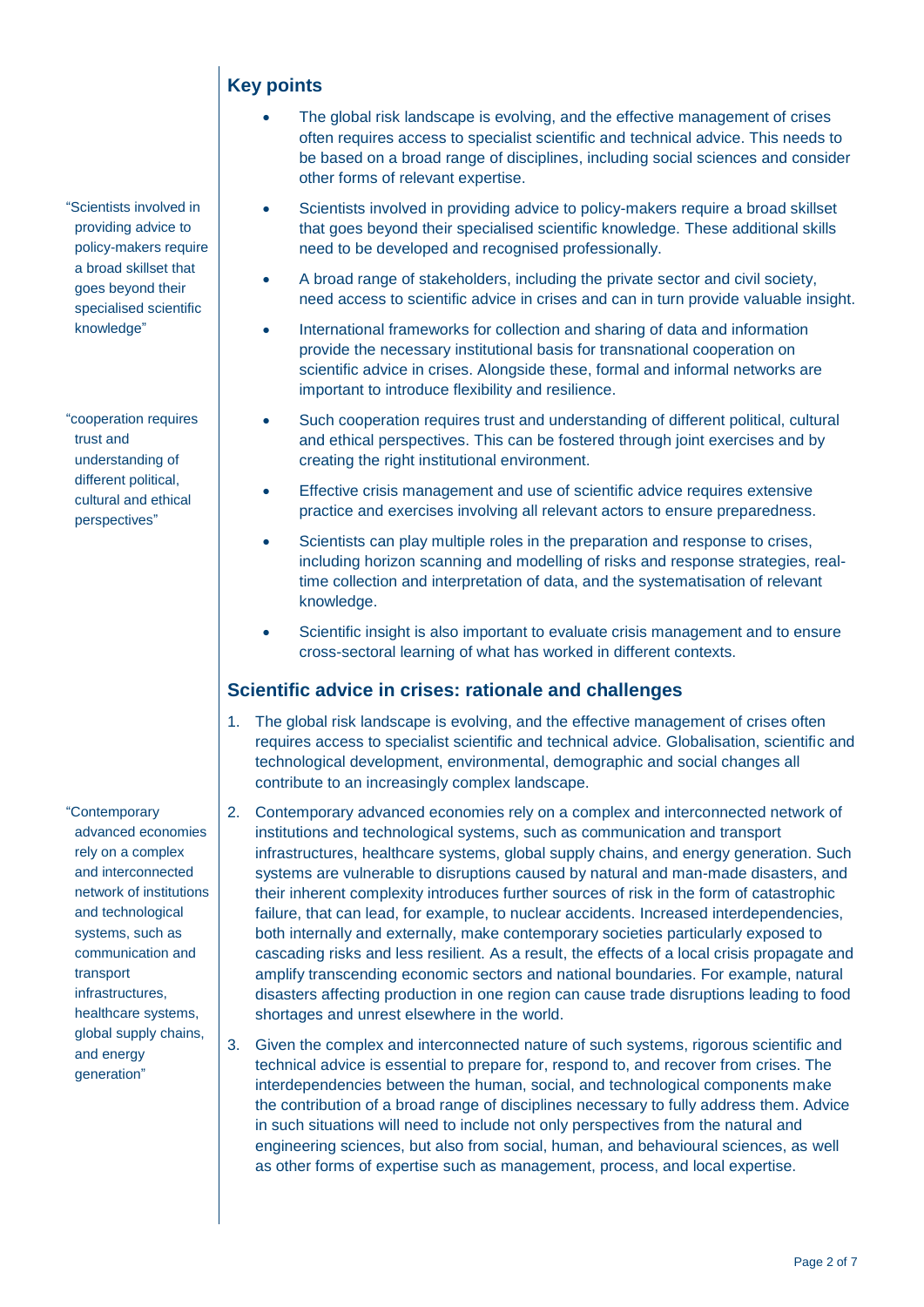- 4. Recent crises such as the 2010 Icelandic Eyjafjallajökull volcano eruption, the 2011 Great East Japan earthquake, floods in central Europe in 2013, the West Africa Ebola outbreak and the Zika and microcephaly public health emergency have highlighted the special challenges associated with responding to events that have transnational impacts: the need to understand the scientific basis of decisions made by different countries and the need to improve the sharing of data and information.
- 5. During a crisis, decisions should be made balancing scientific information and evidence with political (where specific considerations may not always be transparent), economic and logistical considerations. On occasions, this can result in different decisions being made in different constituencies. For example, different national decisions on whether to evacuate citizens or cancel direct flights between two countries. Understanding the scientific advice that has fed into the decisions of countries can reveal key differences in what information and data has been considered and how, providing reassurance that decisions, albeit different, are being made based on adequate scientific analysis.

### **Scientists, experts and advisors**

- 6. Countries and the wider response community such as the UN and the EC rely on different structures to ensure the provision of scientific expertise and advice to policymaking and crisis management. These include individual advisors, expert committees such as the UK's Natural Hazard Partnership and the European Commission's ARISTOTLE multi-hazard advisory service, specialised agencies, scientific academies, and others. The preferred mechanism will also vary between sectors. Researchers, scientists and technical experts working in academic, government, and private organisations can all provide valuable advice based on their knowledge and expertise
- 7. Given the broad range of advisory mechanisms, it is important to consider the differences between academic, private sector and policy cultures, their organisation, and their incentives and rewards structures. The characteristics of a good research scientist for example are not necessarily the same of an expert performing an advisory role, as the provision of effective advice requires not only a deep knowledge of the relevant issues but also a range of other skills. These include experience in dealing with the policy world, and an understanding of the reality of high-stakes decision making under pressure. Political and diplomatic skills are also key requirements for experts advising in the context of transnational crises, in order to understand and deal with the political and cultural realities of the countries involved.
- 8. Although such skills are not normally gained during traditional scientific training, they can be developed through specific training and exercises, and by fostering relationships between scientists, policymakers, and crisis managers in times of peace. Identifying and cultivating scientists who are interested in working at the science-policy interface can improve the human capital needed to prepare and respond to crises. Moreover, if leading researchers with cutting-edge scientific knowledge and skills are to be encouraged to engage with advisory roles, it is necessary to ensure that their contribution to policy is adequately recognised in academic settings.
- 9. Depending on the situation, effective crisis management requires decisions-makers to have access to timely and reliable information, relevant technical expertise, and authoritative scientific advice. These decision-makers include not only politicians, governmental bodies, and international organisations, but also private and third sector organisations, such as utility and transport companies, disaster relief charities, and the media. Moreover, these stakeholders can also be a source of valuable data, information, and knowledge, which needs to be combined with scientific expertise to ensure a complete picture. Discussion of the sharing of data, information, and scientific advice during transnational crises needs to consider the whole ecosystem of stakeholders involved.

"Countries rely on different structures to ensure the provision of scientific expertise and advice to policymaking and crisis management"

"Political and diplomatic skills are also key requirements for experts advising in the context of transnational crises"

"effective crisis management requires decisionsmakers to have access to timely and reliable information, relevant technical expertise, and authoritative scientific advice"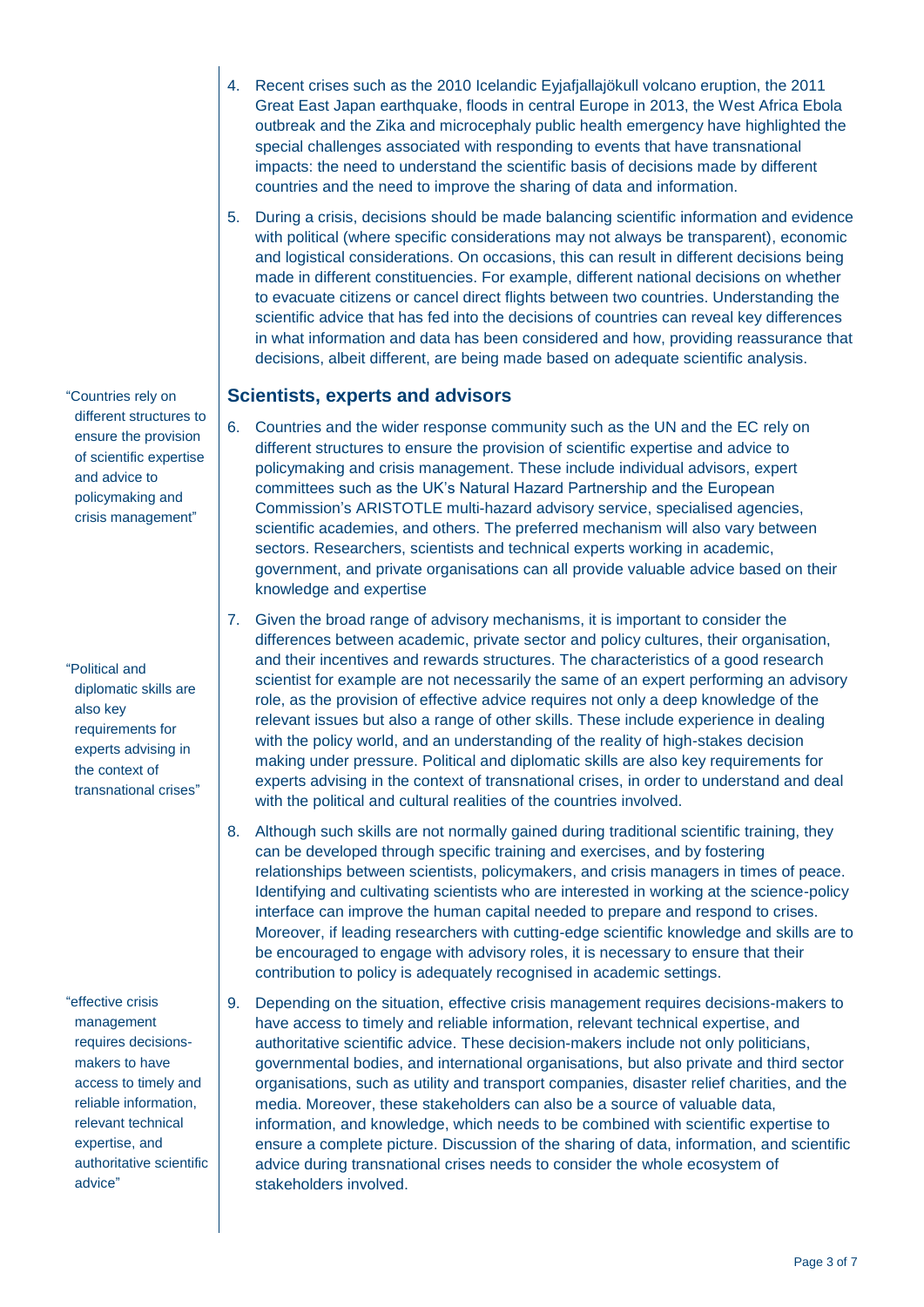"Social media allows rapid reach to a wide audience, including those that might otherwise be excluded from inetitutional communication channels"

"False or contradictory information can spread fast, generating confusion"

"Cooperation is only as strong as the weakest link in the chain"

"diplomatic and scientific considerations need to go hand in hand to prevent antagonistic relationships"

- 10. Social media were identified as playing an important role in the context of scientific advice in crises, both as a communication channel and as a source of potentially valuable information. Social media allows rapid reach to a wide audience, including those that might otherwise be excluded from institutional communication channels, with warnings and updates. As a source of information, these media can potentially offer a real-time monitoring channel, once appropriate analytical techniques have been developed.
- 11. Yet, those same features that make social media a potentially powerful tool also introduce a novel range of problems. False or contradictory information can spread fast, generating confusion. As a source of information, social media require extra care and validation. The ambiguity intrinsic to the information derived from social media can be mitigated through triangulation with other sources, and can be itself a useful source of intelligence about the perception of a certain issue.

## **Capacity**

- 12. When the variety, scale and intensity of crises that can occur is considered, it is important to recognise that the scientific capacity of all countries is ultimately limited. The exchange of scientific information and advice internationally not only provides essential substantive material for better urgent decision making, but also powerfully extends finite resources by maximising shared capabilities. Cooperation is only as strong as the weakest link in the chain, and asymmetry of capacity weakens the whole process unless it is actively compensated for.
- 13. Scientific advice and information sharing during transnational crises requires an understanding of the capabilities of all those involved. This includes recognition of different countries' capacities to absorb and make effective use of scientific data and information. The internal political and governance structure of a country also needs to be considered. In societies with diffuse power structures for example, this might imply a need to operate outside formal government structures, for example, to involve local and/or religious leaders. The specific circumstances of crisis situations, in which decision-makers are likely to face intense pressure for their time and attention, should also be taken into account. Social and behavioural research can contribute to a better understanding of how scientific knowledge is received and acted upon by policymakers and other stakeholders in a given situation, which could in turn help to deliver more effective advice in crises. Coordination is important to ensure that recipients are not submerged with conflicting information, and that the advice reflects the actual requirements of the recipient country.
- 14. A country's capacity to make effective use of scientific advice can be developed by fostering its human capital and the technological and institutional infrastructure underpinning the translation of evidence into policy. Development of human capital can be achieved both through direct training, and through placement and secondment schemes with relevant bodies in more advanced countries and in international organisations. However, this needs to be done in a balanced way to avoid all of the country's most qualified human resources being posted abroad.
- 15. The incentives and disincentives for all stakeholders involved in transnational cooperation and information exchange should also be considered. At the level of governments for example, authorities might be reluctant to acknowledge the existence or extent of a crisis in their own country, or to provide full access to relevant information, for fear of the economic and image consequences that the country might suffer. On the other hand, advice and support from more advanced countries needs to consider the best interest of the recipient countries, to prevent being perceived as selfserving. In such situations, diplomatic and scientific considerations need to go hand in hand to prevent antagonistic relationships.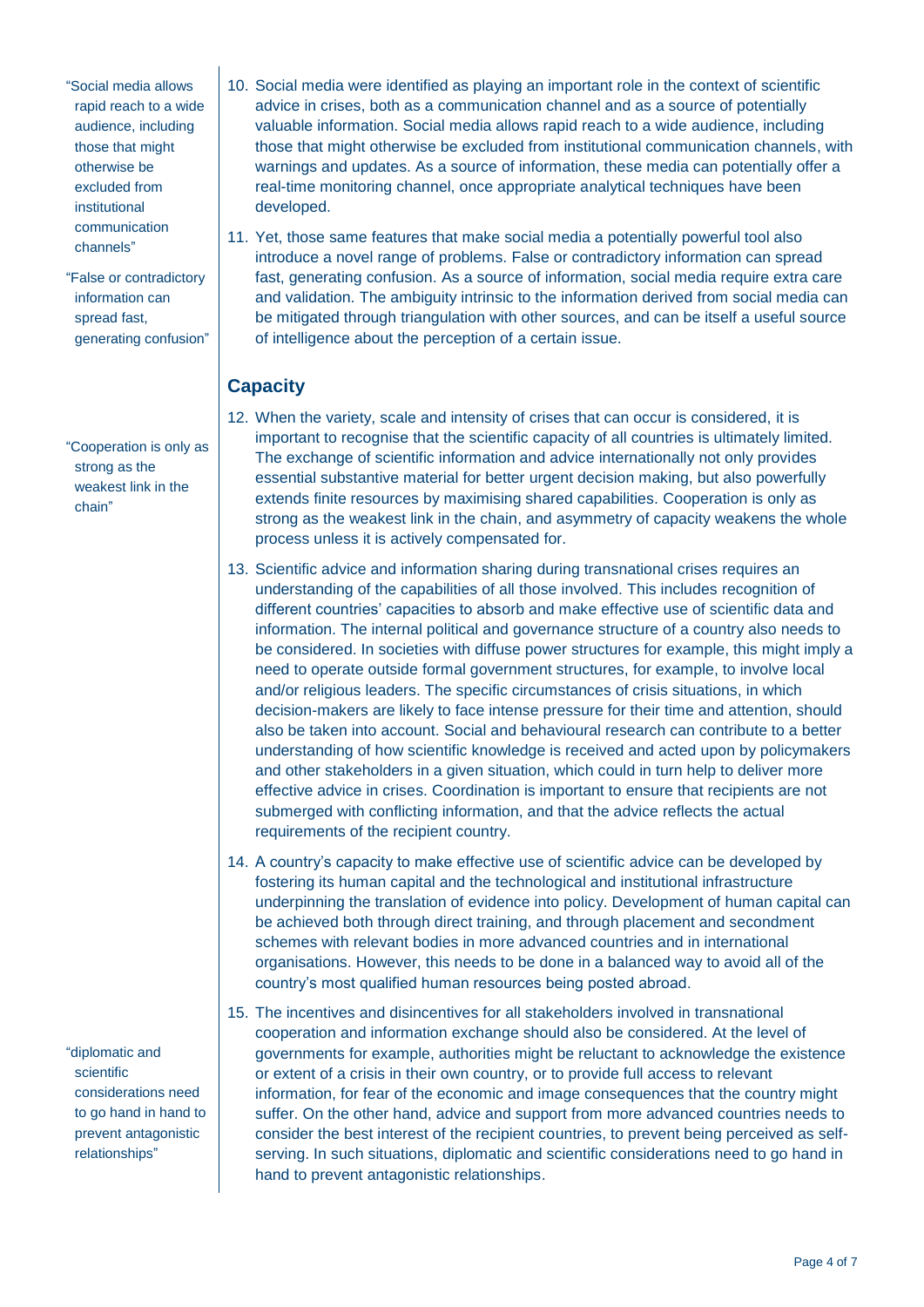"Crises that have transnational impacts increase the likelihood that multiple sources of conflicting scientific information will be delivered both to decision makers and the wider public."

"The effectiveness of scientific advice derives from its quality, authority and legitimacy."

"overly-standardising procedures risks undermining the local legitimacy of the advice or information provided"

"Trusted relationships are a key enabler for such co-operation, alongside formal frameworks and protocols"

"Trust cannot be mandated or stipulated"

"large scale real-time data collection and analysis can contribute to making sense of rapidly changing landscape"

## **Trust**

- 16. Crises that have transnational impacts increase the likelihood that multiple sources of conflicting scientific information will be delivered both to decision makers and the wider public. This risks obscuring effective decision making and undermining public trust in advice issued from government and key institutions. The community of institutions that provide science advice must work to minimise this risk, and ensure that the necessary scientific debate can take place, while remaining consistent, authoritative and clear in their advice to decision makers.
- 17. The effectiveness of scientific advice derives from its quality, authority and legitimacy. Different countries have their own procedures to ensure these, which can be based for example on formal protocols, some form of peer review, the professional standing of the advisor(s), or a combination. These differences reflect and are deeply embedded in a country's political culture, and can at times lead to diverging assessments and misunderstandings that hinder transnational cooperation. However, overlystandardising procedures risks undermining the local legitimacy of the advice or information provided. Rather than forcing harmonisation, it is important to ensure compatibility by fostering mutual understanding of such differences and trust in the respective outcomes.
- 18. Effective co-operation in scientific advice and exchange of data and information during crises requires recognition of the need to understand and overcome the cultural differences between the stakeholders involved. Such differences exist not only between countries, but also between sectors, industries, disciplines, and even branches of the same organisation. This does not mean that practices should be homogeneous, but rather that differences should be acknowledged and ways found to work with them.
- 19. Trusted relationships are a key enabler for such co-operation, alongside formal frameworks and protocols. While formal instruments are fundamental to lay the institutional infrastructure for effective cooperation, these are not sufficient on their own, and might not be flexible enough to cope with unexpected situations. In the context of scientific advice, trust can take many forms, for example, trust between organisations, between advisors and decision makers, by the population in governments and experts, by researchers in data sharing protocols, trust in the data, and trust in media and social media.
- 20. Trust cannot be mandated or stipulated. Instead, trusted relationships can be fostered by creating an environment of confidence that promotes values such as transparency and cooperation, and by providing opportunities for stakeholders to work together, both at the individual and organisational level. Prolonged and iterative interaction, for example through joint exercises and training in times of peace, fosters familiarity and mutual understanding that can help overcome differences and build trusted relationship. These can also provide a mechanism to rebuild trust when it is weakened.

## **The multiple roles of science in crisis management**

- 21. Scientific knowledge and advice can play several important roles in preparing and responding to crises, as well as in learning from them. During a crisis, reliable data is important both to immediately inform scientific assessment, and to support further modelling and research. Given the ever-evolving and non-linear nature of major crises, large scale real-time data collection and analysis can contribute to making sense of rapidly changing landscape. Real-time collection, analysis and interpretation of data during a crisis is an important task for scientists to perform, using their expertise and knowledge to distinguish between 'signal' and 'noise'.
- 22. Relevant data can be collected not only by researchers themselves through traditional channels, but also by citizens, media companies, and other private stakeholders. Industry stakeholders for example have access to a wealth of data about the systems they produce and run, as well as the expertise to understand them. Tapping into such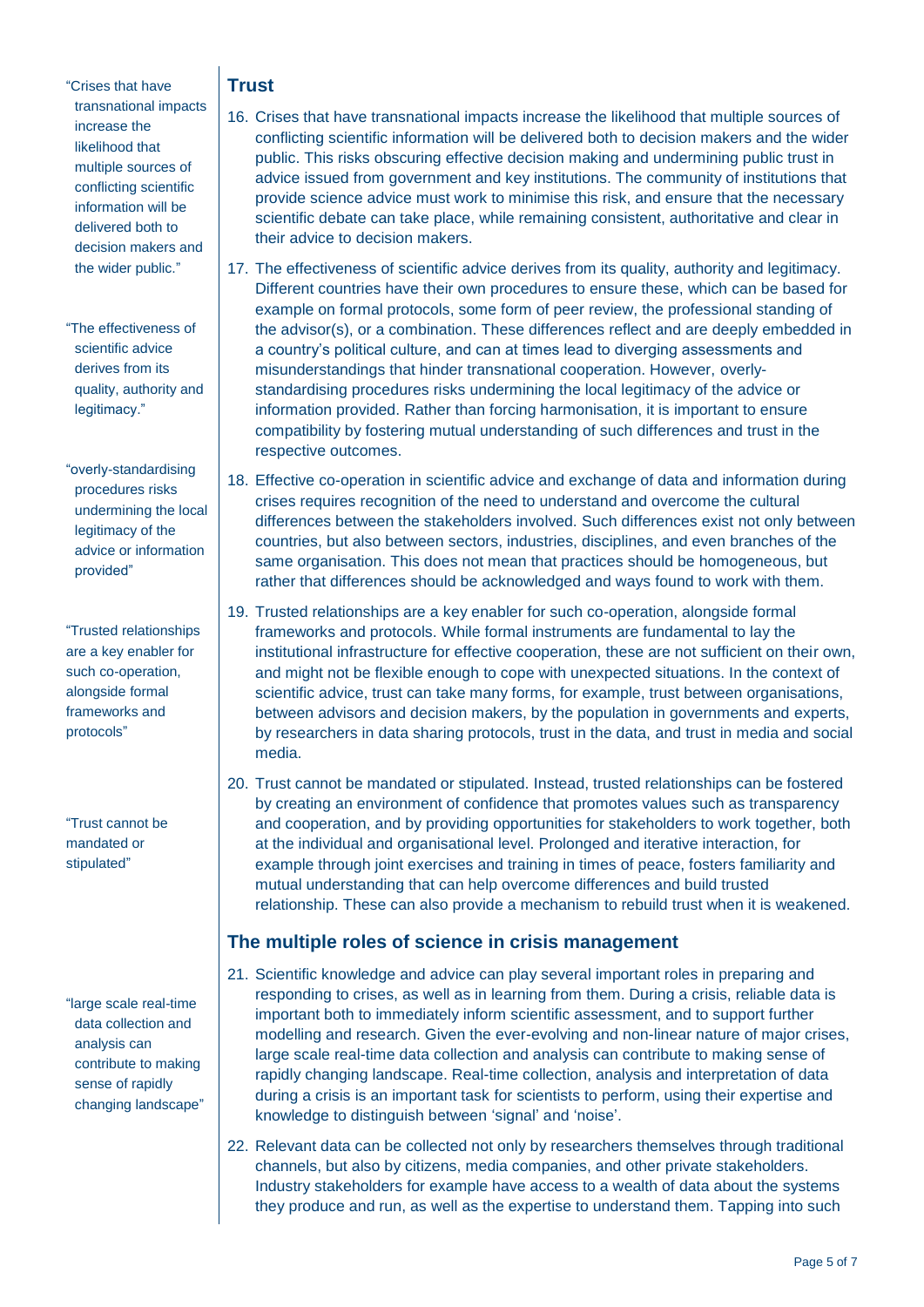resources could be invaluable in assessing and responding to crises. Information sharing between public and private stakeholders, and between scientific experts and crisis managers can be encouraged by fostering the technological and institutional infrastructure to allow the collection, sharing, and use of such data. This implies the development for example, of adequate communication channels and trusted open data protocols. In order to encourage researchers to share their data, it is important also that the right incentives and safeguards are in place.

- 23. Scientists can also play an important role in foresighting and modelling cascading risks and their likely impacts, as well as the impact of potential responses. A separation of roles between those involved in the immediate response to a crisis, and those tasked with forecasting its consequences and evolution could help to ensure that these important functions are not sacrificed to the urgency of events.
- 24. Effective crisis response requires extensive preparation, and scientific advice can play an important role in ensuring that crisis management mechanisms are ready when needed. Scientific knowledge and research expertise is needed to perform horizonscanning activities such as the identification and quantification of potential risks, the foresighting of potential impacts and their cascading effects, and the identification of prevention, mitigation, and response strategies.
- 25. Moreover, a previously accumulated and systematised knowledge base can prove invaluable in times of crisis. For example, existing modelling of the potential impact of a range of disasters and their implications can help prioritise response when they strike. It is therefore important for researchers, scientific advisors, and crisis managers to work closely together in quiet times to identify gaps in the existing knowledge and develop research strategies to address such gaps, as well as strategies to mobilise and share knowledge in times of need.
- 26. Crisis situations can also provide the setting for valuable research that would be impossible under normal circumstances, for example field trials that can only be carried out during an actual disease outbreak. This can provide useful knowledge to both deal with the immediate situation and prepare for future crises. In order to carry out such rapid response research, appropriate arrangements need to be developed in advance. For example the development of regional networks of analysis laboratories and the strengthening of field research capacity can improve preparedness to carry out both monitoring and research in crisis situations. Improved communication infrastructures are also important to allow such responsive research to take place. Rapid response funding mechanisms are necessary to finance necessary research at short notice.
- 27. Learning from past crises is key to improved responses, and scientific insight is important to systematically evaluate both crisis management in general, and the specific provision of scientific advice itself. Disciplines such as organisational psychology and behavioural sciences can provide important reflexive insights into how crises are managed and how scientific knowledge is mobilised in the process. For example, research into what made a certain crisis unexpected can help improve preparedness to future events.
- 28. Rigorous knowledge of what has worked in a specific context can provide useful lessons for both those involved and others, and facilitate learning across different sectors. Knowledge accumulated during a crisis and the lessons learned from it need to be systematised, preserved, and disseminated to allow mutual learning and improvements. This could be achieved by developing international knowledge networks and frameworks around these issues. Mutual learning can also be facilitated by sharing crisis management strategies and recovery plans among interdependent countries or those facing similar challenges.

"Effective crisis response requires extensive preparation"

"organisational psychology and behavioural sciences can provide important reflexive insights into how crises are managed"